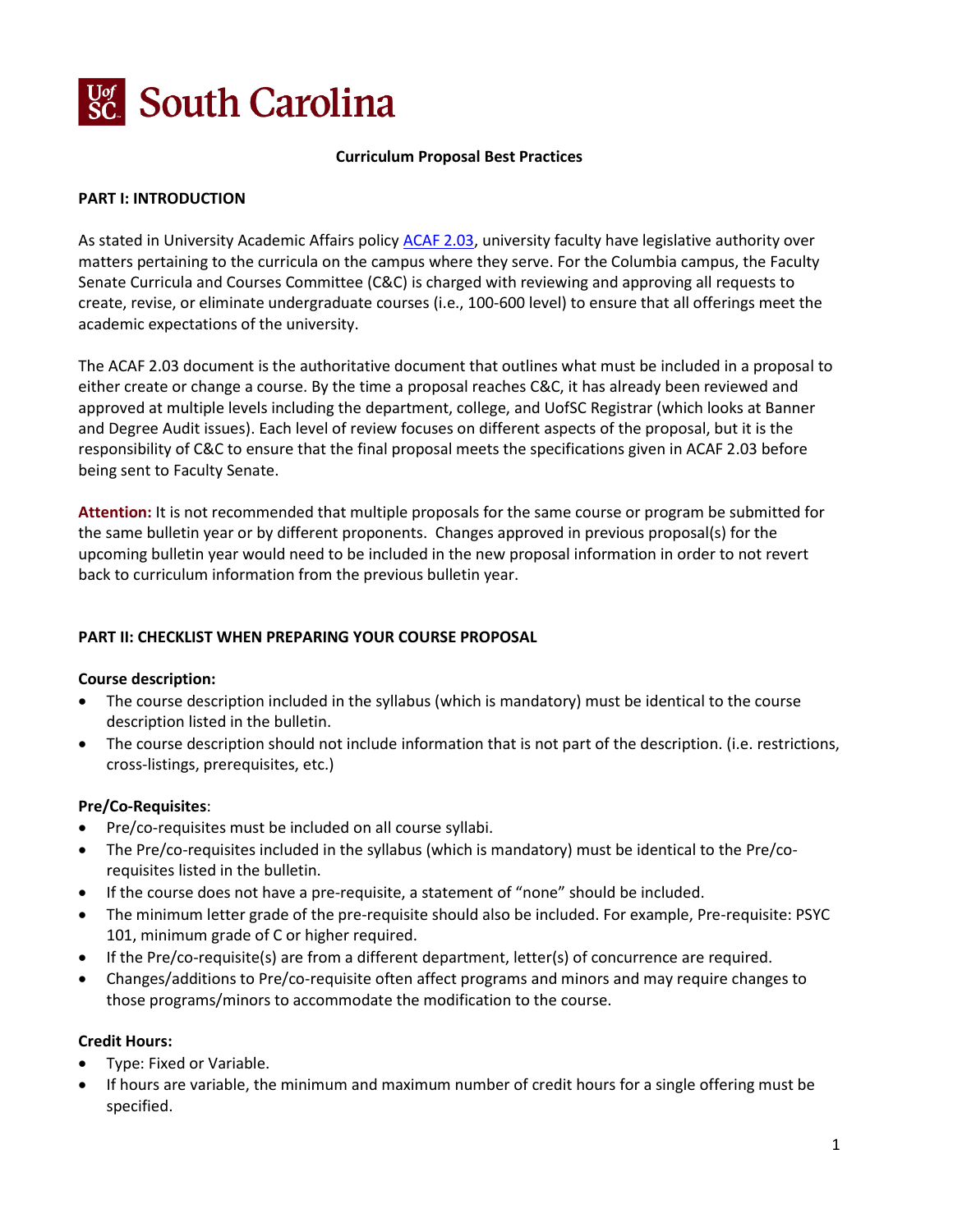#### **Number of times a course can be taken for credit:**

• The majority of courses can be taken for credit only one time (1). The wording in APPS is a bit confusing. Many proponents think APPS is asking many times a course can be repeated (in case of failure to pass). This is not the case. The statement is asking how many times it can be counted on the transcript as part of the program of study. Only courses that would have a number other than one (1) would be a special topics course, and possibly an internship to gain varied experiences. If it is greater than one (1), it is a good idea to explain this in the proposal comments.

## **Instructional Method/Delivery (face-to-face, online/blended, or hybrid)**

- Distributed Learning are courses that are taught 50% or more online or through electronic mode.
- If the course change is only to delivery method, it can be effective for the next semester.
- 50% or more online requires a change in delivery.
- Once approved for distributed learning, it can be taught in any format going forward.
- Justification statement must include explanation of types of interaction between students, faculty and content; and reason for changing to online format.
- Distributed Learning (DL) syllabus may require additional components than a traditional syllabus.
- [DL Checklist](https://sc.edu/about/offices_and_divisions/faculty_senate/committees/instructional-development/doc/indev_checklist.pdf)

#### **Course Title**

• The course title in the syllabus must match that in the proposal field for "Course Title."

#### **Learning Outcomes**:

- Course proposals must use the term Learning Outcomes, and not "Learning Objectives," "Student Outcomes," or something similar.
- Learning Outcomes are statements that describe significant and essential learning that students will achieve and can reliably demonstrate at the end of a course or program.
- Learning outcomes identify what the learner will know and be able to do by the end of a course or program.
- Learning outcomes must be phrased with action verbs that identify quantifiable or measurable actions. For guidance on writing effective Learning Outcomes see [\(https://www.sc.edu/about/offices\\_and\\_divisions/cte/teaching\\_resources/coursedevelopment/learning](https://www.sc.edu/about/offices_and_divisions/cte/teaching_resources/coursedevelopment/learning_outcomes/) [\\_outcomes/\)](https://www.sc.edu/about/offices_and_divisions/cte/teaching_resources/coursedevelopment/learning_outcomes/).
- **Sample Syllabus Statements** The Center for Teaching Excellence provides useful information and example syllabi statements related to academic integrity, attendance policy, and disability services (see [https://sc.edu/about/offices\\_and\\_divisions/cte/teaching\\_resources/coursedevelopment/example\\_syllab](https://sc.edu/about/offices_and_divisions/cte/teaching_resources/coursedevelopment/example_syllabus_statements/) [us\\_statements/\)](https://sc.edu/about/offices_and_divisions/cte/teaching_resources/coursedevelopment/example_syllabus_statements/).

#### **Grading system:**

- Standard:
	- Standard only means you include letter grades.
	- Grades must include "A" through "F"
	- Instructors have the option to include "plus" (e.g., B+). The university does not include an "A+" grade.
	- The university does not have "minus" system (e.g., B-).
- Pass/fail:
	- Pass/fail grades are allowed on any course.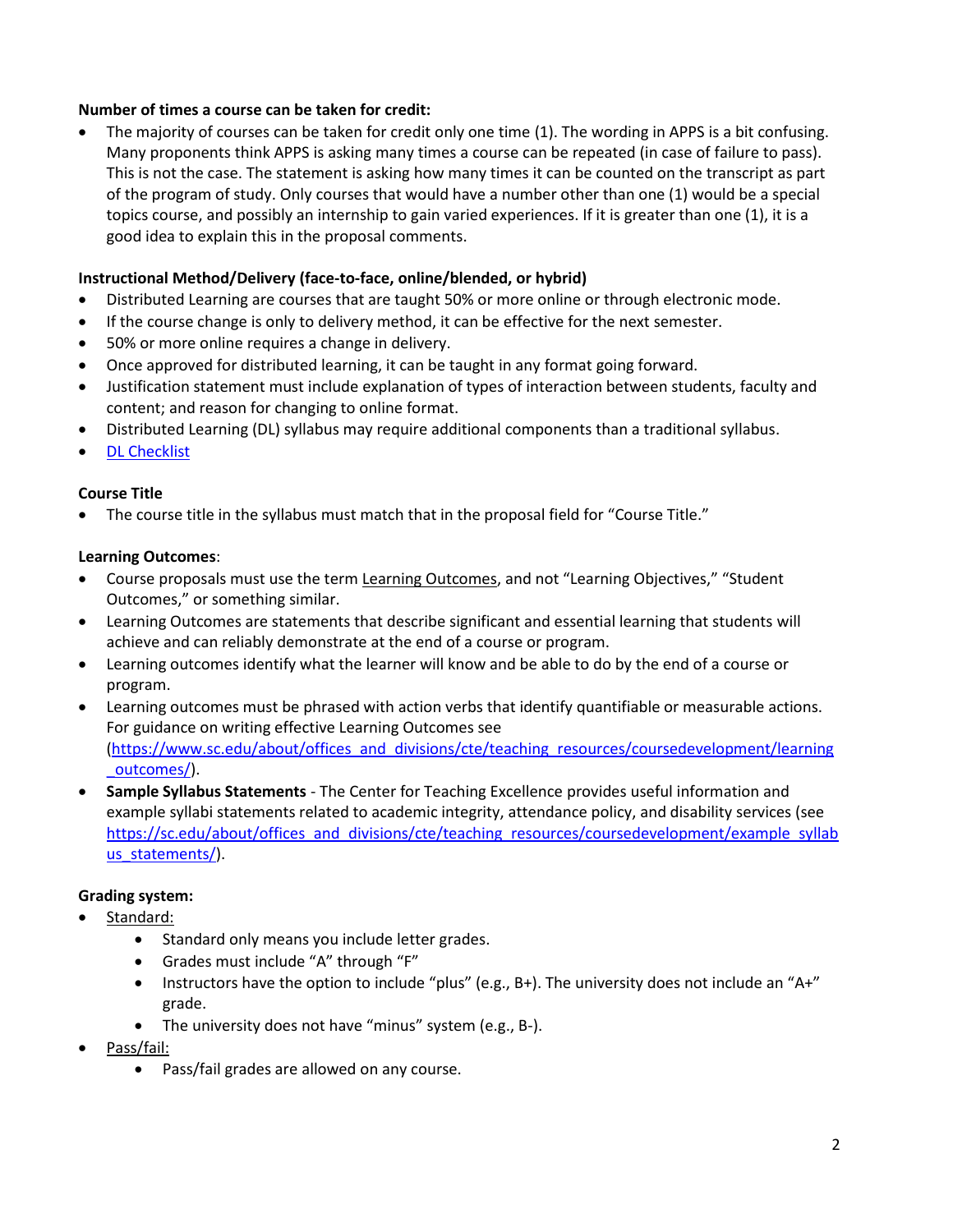• If a pass/fail grade is indicated on the proposal, the course syllabus must include a statement indicating the grade required to earn a passing grade.

# **Impact on Other Units or Palmetto College:**

- Courses If the course topic is taught in another department outside your academic unit, is used in a program of study in another academic unit, is designed for pre-school through 12th grade personnel and/or to prepare graduates to work in P-12 schools, or is taught on a Palmetto College campus (Lancaster, Salkehatchie, Sumter or Union), then you must indicate this impact and include a letter of concurrence from the unit(s).
- Programs If the program proposal affects the curriculum, students or academic interest of any other unit at the Columbia or on a Palmetto College Campus, includes courses from another academic unit, requires students to take different Carolina Core courses as a result of a change, or the program is designed for pre-school through 12th grade personnel and/or to prepare graduate students to work in P-12 schools, then you must indicate this impact and include a letter of concurrence from the unit(s).

# **Cross-listed course:**

- Defined:
	- A cross-listed course is defined as an identical course that is offered in a different department and/or college within the UofSC campus.
- Requirements to obtain cross listing:
	- Identical course title.
	- Identical course bulletin description.
	- Identical learning objectives.
	- Identical restrictions.
	- Identical designation (Carolina Core, Integrative, GLD)
	- Identical grade mode.
	- Identical schedule type.
	- Letter of concurrence from all cross-listed course departments.
	- Course syllabus from each department.
	- Course number from each cross-listed department must be at the same level (e.g., 300-400 level or 100-200 level).
	- Have the same pre-requisites and/or co-requisites.
	- All courses associated with the cross listings must be uploaded into APPS at the same time.
	- All courses associated with the cross listings will be reviewed by C&C during the same review cycle (i.e., the same month).

## **Delete a Course:**

- Deletion of a course is typically routine unless it impacts another unit.
- If the deletion of a course impacts another unit, a letter of concurrence is required.
- Course deletions/terminations often affect programs and minors and may require changes to those programs/minors to accommodate the course deletion.
- If the course's number was previously changed to a new number, then a course deletion/termination is not needed for the old number.

## **Carolina Core Course:**

- Learn more about **[Carolina Core](https://sc.edu/about/offices_and_divisions/provost/academicpriorities/undergradstudies/carolinacore/courses/foundational-courses.php?search=AIU)** online.
- **Foundational Course**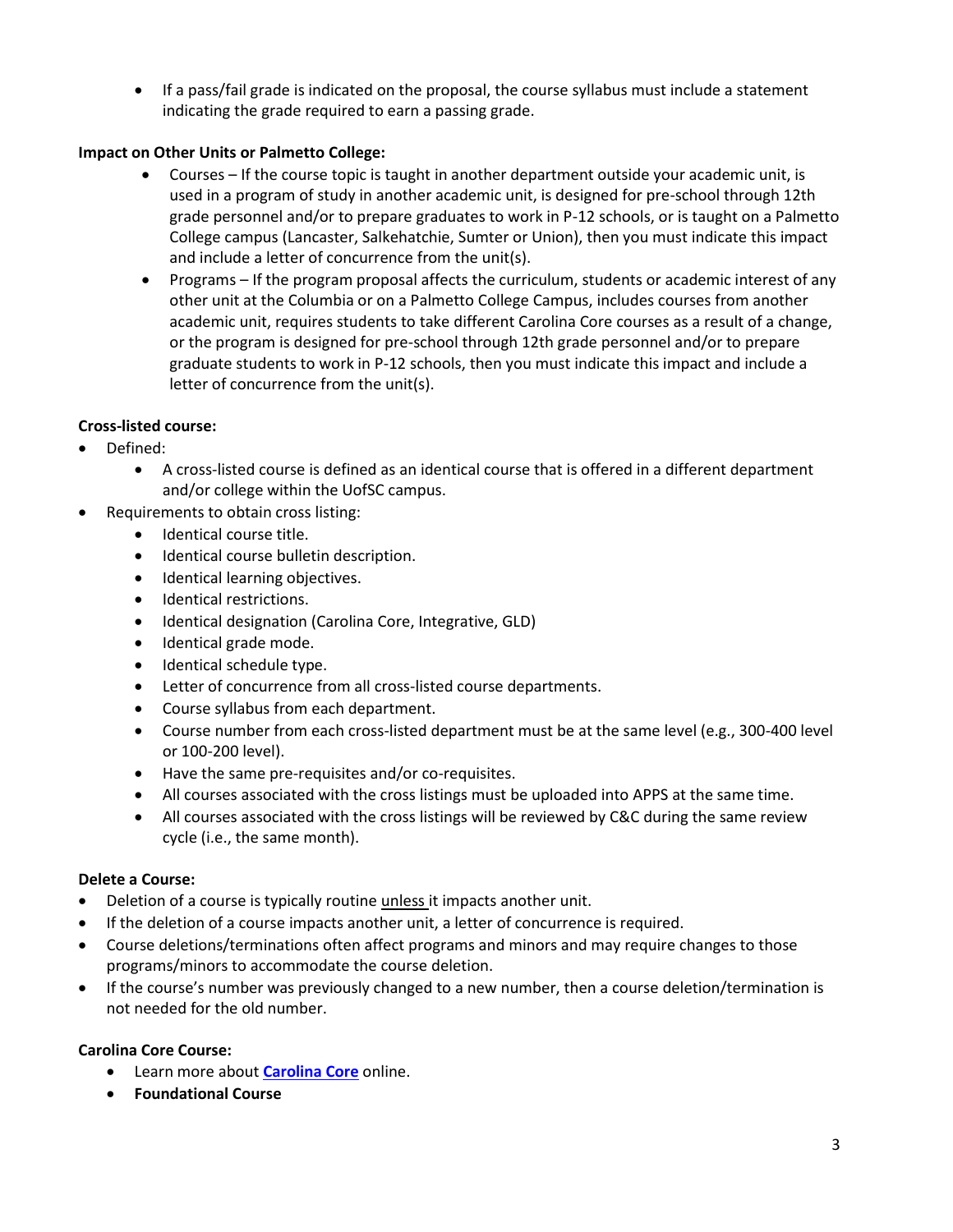- $\circ$  Meets one or more learning outcomes from the Carolina Core, which must be specified in the proposal.
- $\circ$  If it meets more than one learning outcome, it is an overlay eligible course and both learning outcomes must be specified in the proposal.
- o Overlay courses must include at least one learning outcome from CMS, INF, or VSR.
- o Courses should only be proposed for learning outcomes from colleges/departments that are experts on content pertaining to the learning outcome.

#### • **Integrative Course**

- o A major course that meets at least one learning outcome from the Carolina Core.
- $\circ$  The proposal must specify the program(s) for which it is integrative.
- $\circ$  If the integrative course is a cross-listed course, then both courses are integrative for the same program(s).
- $\circ$  If an integrative course is cross-listed, it doesn't have to be integrative for the programs of the other department(s) offering the course. (i.e. ARTH 551, FAMS 511, MART 591 are crosslisted courses. They are all integrative for only the Film and Media Studies, BA program)

## **Special Topics Course**

- If a specific topic has been taught multiple times, it should be proposed as a new course.
- Often are variable credit and can be taken multiple times. The proposal should include the range of hours, number of times the course can be taken for credit and the maximum number of credit hours that can be applied to the degree.
	- $\circ$  Number of times the course can be taken for credit is not how many attempts a student can have to pass the course, but is how many times it can be taken, usually under different topics or studies.
	- $\circ$  Example: Credit hours minimum for a single offering is 1. Credit hours maximum for a single offering is 6. Number of times the course can be taken is 6. Number of credit hours if course can be taken multiple times is 12.
- Often have restrictions, which should be included in the proposal.
- Example course description: Analysis of current topics, issues and practices in various areas of accounting. May be repeated as content varies by title.
- A sample syllabus should be included with the course name and number that match the Special Topics course name and number.
- Special Topics Course Approval form will have to be filled out each semester and submitted to the Registrar for each topic offered.

## **Independent Study Course**

- Often are GLD courses because of the research (or other) component of the course
- Often are variable credit and can be taken multiple times. The proposal should include the range of hours, number of times the course can be taken for credit and the maximum number of credit hours that can be applied to the degree.
	- $\circ$  Number of times the course can be taken for credit is not how many attempts a student can have to pass the course, but is how many times it can be taken, usually under different topics or studies.
	- $\circ$  Example: Credit hours minimum for a single offering is 1. Credit hours maximum for a single offering is 6. Number of times the course can be taken is 6. Number of credit hours if course can be taken multiple times is 12.
- Often have restrictions, which should be included in the proposal.
- Often require a contract, which should be mentioned in the course description.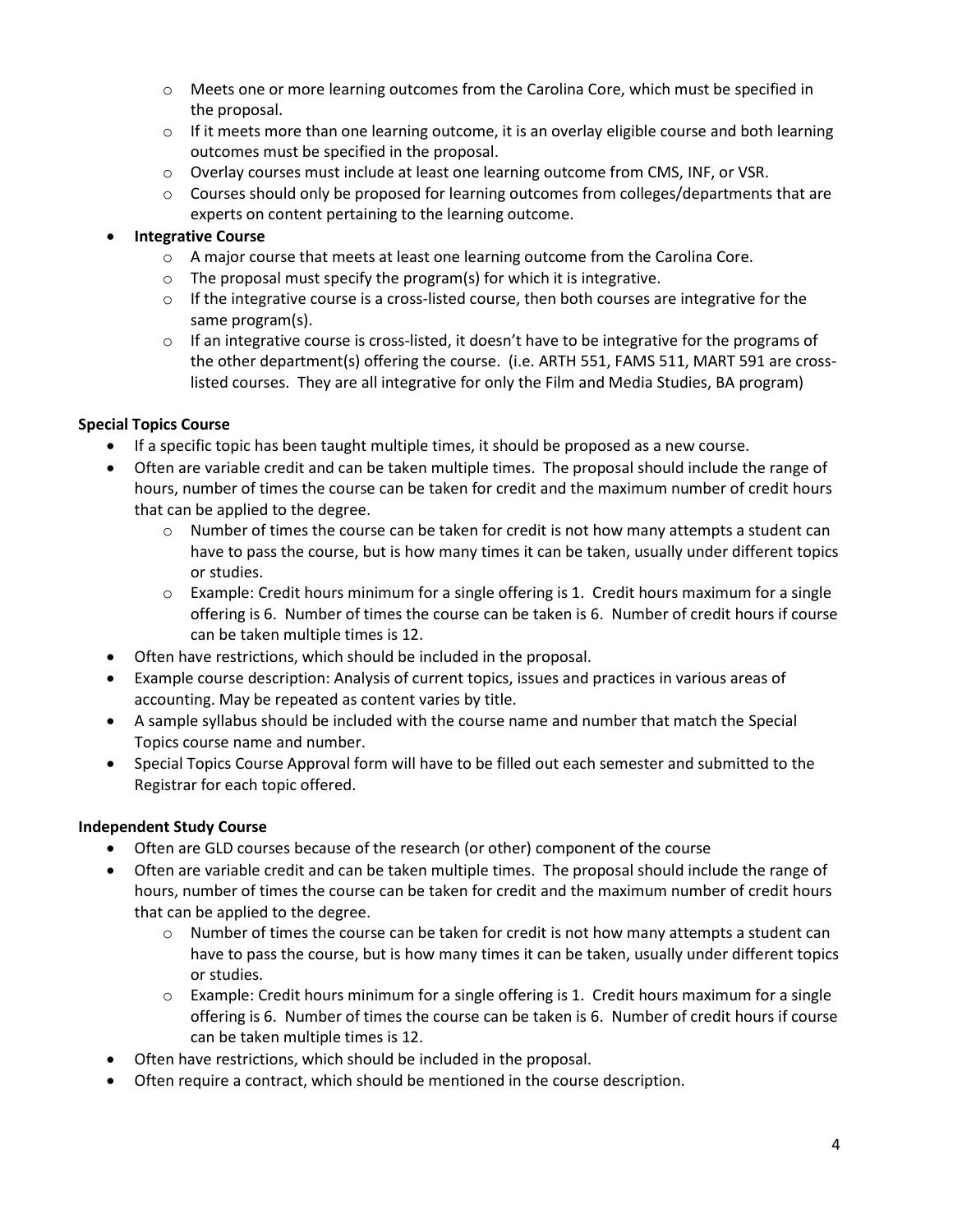- Example course description: Independent study for advanced undergraduate majors and graduate students in art history. Approved independent study contract required for enrollment. May be repeated, but no more than 12 credits of Independent Study may be applied to the degree.
- A sample syllabus should be included with the course name and number that match the Independent Study course name and number.

## **Education Abroad Courses**

• If it is to be an online, virtual delivery course, then it might be necessary to change the delivery method. (If that is the only change, then it can be effective for the next term.)

## **Physical Education Abroad Faculty-Led Courses (Global Classrooms Programs)**

- Contact: **[globalcarolina@sc.edu](mailto:globalcarolina@sc.edu?subject=)**
- Refer to Blackboard Organization "Global Classroom Resources" for materials on proposal process
	- o Visit [here](https://sc.edu/about/offices_and_divisions/study_abroad/opportunities_for_usc_faculty_and_staff/develop_a_short_term_program/index.php) to be added to Blackboard
	- o Visit "Steps to Lead Abroad" and follow timeline
- Automatically experiential learning and applicable for GLD
- Proposal signed off on by department and includes syllabus, itinerary, and various information about the program leader
	- o Overseas insurance form must be submitted with the proposal
- Reviewed by OPAC for international components, academics, and health & safety
	- $\circ$  Approval valid for 3 years with short renewal, barring major changes (i.e. location change, leader change, course change)
	- o Complete renewal required after 3-year period

#### **Virtual Education Abroad Faculty-Led Courses (Global Learning Experiences)**

- Contact: **[globalcarolina@sc.edu](mailto:globalcarolina@sc.edu?subject=)**
- Refer to Blackboard Organization "Global Classroom Resources" for materials on proposal process
	- o Visit [here](https://sc.edu/about/offices_and_divisions/study_abroad/opportunities_for_usc_faculty_and_staff/develop_a_short_term_program/index.php) to be added to Blackboard
	- o Visit "Steps to Lead Abroad" and follow timeline
	- $\circ$  Pay special attention to CIEL section, including "Education Abroad Syllabus Requirements"
- Proposal signed off on by department and includes syllabus, itinerary, and various information about the program leader
- Reviewed by OPAC subcommittee, including CIEL expert, to approve the course for international components, academics, and experiential learning
	- $\circ$  Approval valid for 3 years with short renewal, barring major changes (i.e. location change, leader change, course change)
	- o Complete renewal required after 3-year period

## **PART III: COURSE SYLLABUS**

The syllabus is the single most important instrument of structure in a course. The syllabus establishes the standards, and sets the tone, for a course. It outlines what is to be learned, how learning will occur, and how learning will be evaluated.

## **Proposals that require a syllabus**

- New course
- Significant change in the course description
- Change in Carolina Core or GLD designations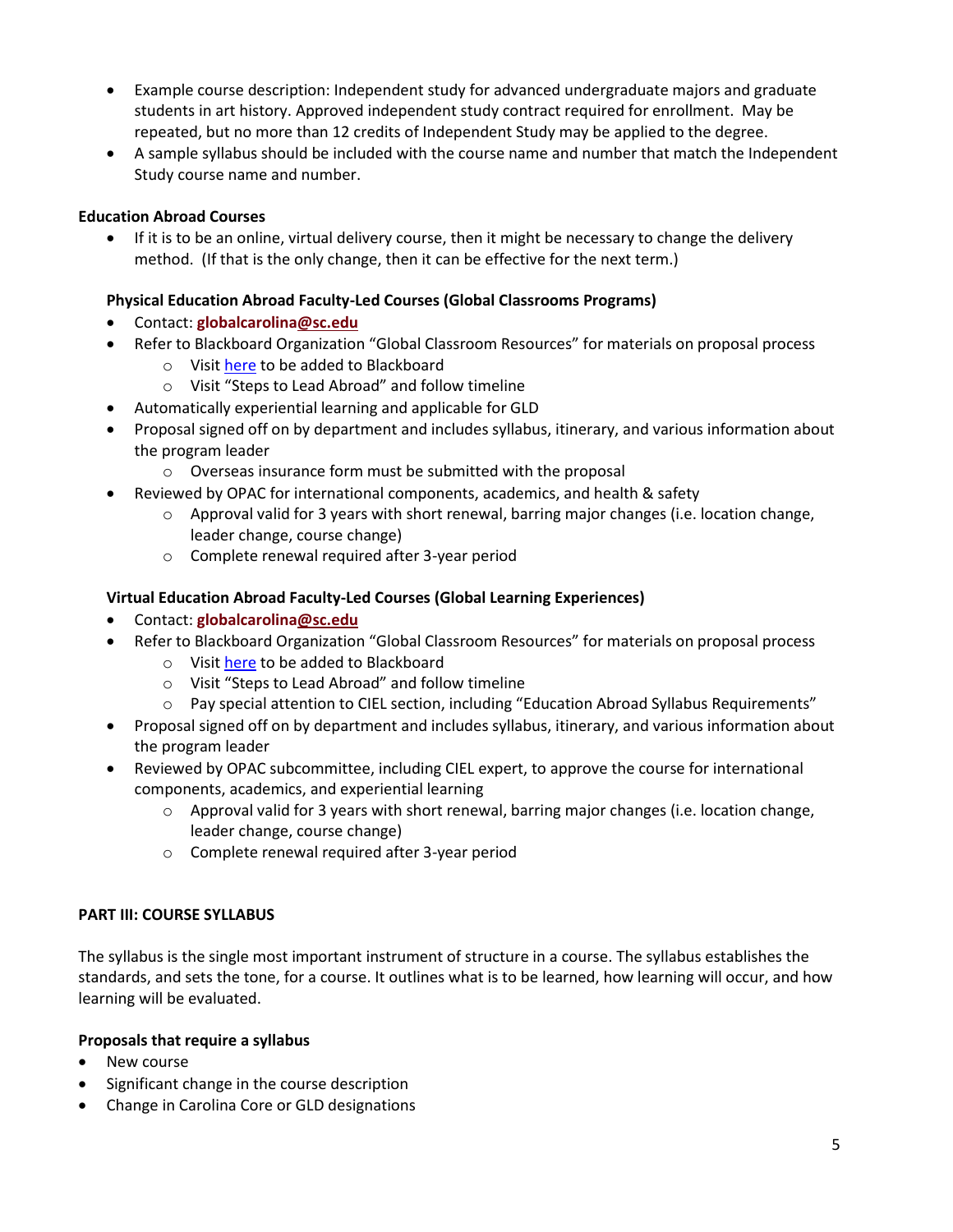• When required by other committees (i.e., Carolina Core Courses and Distributed Learning Courses)

# **Proposals that do not require a syllabus**

- Minor revisions to the course description
- Change in co-requisites or pre-requisites
- Change in course title
- Change in course number
- Change in course level, if not changing to/from 500 or 600.
- Change in Catalog Restrictions
- Change in Grade Mode
- Change in Schedule Type
- Deleting a course

## **Requirements in a syllabus**

All undergraduate and graduate courses must have a course syllabus that includes the following:

- Course title (including course subject designator and number)
- Instructor name and relevant contact information
- Undergraduate or Graduate Bulletin course description
- Course Learning Outcomes
	- o Note the phrase is Learning Outcome…not Learning Objectives
	- o The Learning Outcomes must be measurable
	- o Use Bloom's taxonomy <https://tips.uark.edu/using-blooms-taxonomy/>
- Required text(s) and/or suggested readings, as appropriate
- Pre-requisites include minimum grade of pre-requisite course
- Number of student credit hours
- Course requirements and grading:
	- $\circ$  Grading scheme and weights including what a student must do to receive a grade of A through F for a letter grade-based course, or an S or U, or a T or U, as appropriate for a nonletter grade course.
	- $\circ$  Assignments, projects, quizzes, and/or exams with brief descriptions of expectations with points/weights assigned to each activity.
	- o Class meeting days, times, and location, or equivalent
	- o Topical outline of content to be covered and time allocated to each topic
- Courses at the Advanced Undergraduate/Entry Level Graduate Courses (500 and 600--level) must include one or more assignments for graduate credit that are clearly differentiated from undergraduate assignments. Graduate work is normally evaluated on a more rigorous basis than that of Undergraduate work.
- Statement regarding academic integrity, honorable behavior and/or the Carolinian Creed (or excerpt thereof).
- Course attendance policy consistent with the expectations stated in the Academic Bulletin.
- Statement regarding disability services.
- Statement of compliance with copyright policies (required for courses offered 50% or more online and recommended for all other courses).

Examples of syllabus statements can be found here:

[https://sc.edu/about/offices\\_and\\_divisions/cte/teaching\\_resources/syllabus\\_templates/syllabus\\_statem](https://sc.edu/about/offices_and_divisions/cte/teaching_resources/syllabus_templates/syllabus_statement_examples/index.php) [ent\\_examples/index.php](https://sc.edu/about/offices_and_divisions/cte/teaching_resources/syllabus_templates/syllabus_statement_examples/index.php)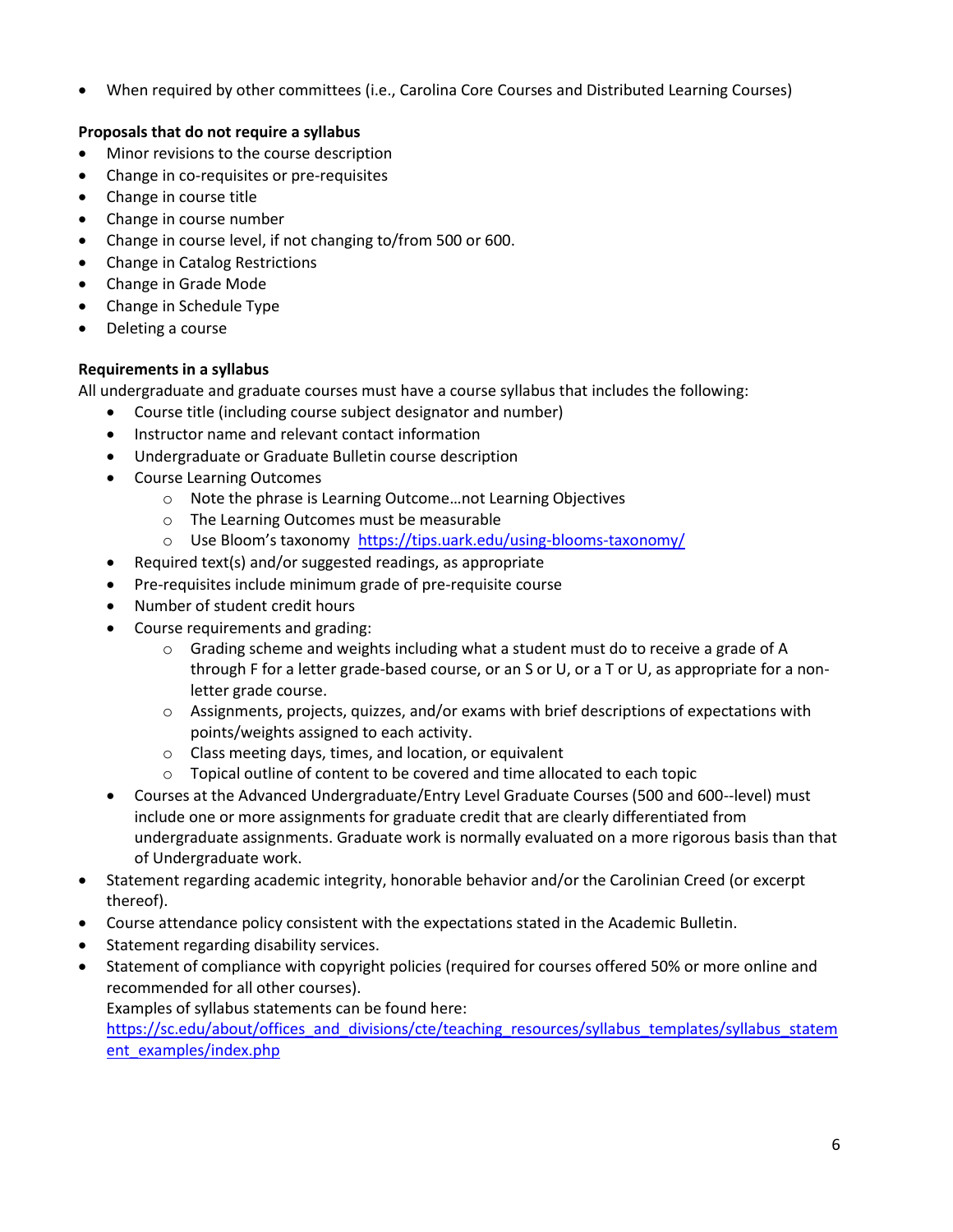## **PART IV: ADVANCED UNDERGRADUATE/ENTRY LEVEL GRADUATE COURSES (500-600 LEVEL COURSES)**

- Both undergraduate and graduate students can take these courses. (The course cannot be restricted to one or the other.)
- The syllabus must include separate grading schemes for undergraduate and graduate credit.
- The syllabus must include one or more requirements for graduate credit that are clearly differentiated from undergraduate assignments. Graduate work is normally evaluated on a more rigorous basis than that of Undergraduate work.
- There needs to be different grading criteria for graduate students. This difference must amount to one letter grade if not done (e.g., student cannot earn an A if not completed). *These differences must be described in the syllabus.*

#### **PART V: LETTERS OF CONCURRENCE**

A letter of concurrence from other units is required for curricula proposals in the following cases:

- A subject matter mentioned in the course syllabus is primarily taught in a different college.
- A proposal impacts another college; for example, if a proposed course will be required (as opposed to recommended) in college A that is like a course offered in college B, but with an emphasis on college A's specialization, and can be expected to reduce enrollment in college B's course or a program proposal includes courses from another academic unit as major or supporting courses.
- The course proposal is cross-listed with a course in another college.
- An existing course requires a minor change that would affect another college, i.e., changes to: (a) the prerequisite or co-requisite, (b) wording (but not the substance) of the bulletin description, (c) the number of credit hours whereby the change does not modify the course subject matter, or (d) the mode of delivery.
- Letters of concurrence are required from departments for any courses added or removed that are from a department different from the program in the proposal.

In each of the above cases, proponents should contact the head of the affected unit prior to submitting the proposal to request a letter of concurrence--an email stating agreement to the proposal will suffice. Proponents should include a snapshot of the letter of concurrence where indicated in the curriculum change software and keep a copy of the email or letter on file for verification purposes.

#### *Note on Carolina Core Courses*:

Changes in the Carolina Core courses certainly do impact every unit within the university. These courses, however, are not considered under the letter of concurrence restrictions. A committee oversees all changes in Carolina Core courses. For example, a proposal for a change in ENGL 101 does not require letters of concurrence by units teaching components in writing. The committee which oversees the Carolina Core will examine this request. Once approved, the proposal moves forward to C&C.

A letter of concurrence from other units is note required under the following circumstances:

- A change in the course proposal is from the same college.
- An existing course requires a minor change that does not affect another college, i.e., changes to: (a) the prerequisite or co-requisite if these courses are offered by the College making the change, (b) wording (but not the substance) of the bulletin description, (c) the number of credit hours whereby the change does not modify the course subject matter, or (d) mode of delivery.
- Minor changes to an existing course that has verbiage that may indicate subject-matter overlap with a different college, but the minor change does not involve the learning outcomes or syllabus content details. For example, an approved ARTS course with a bulletin description that mentions "visual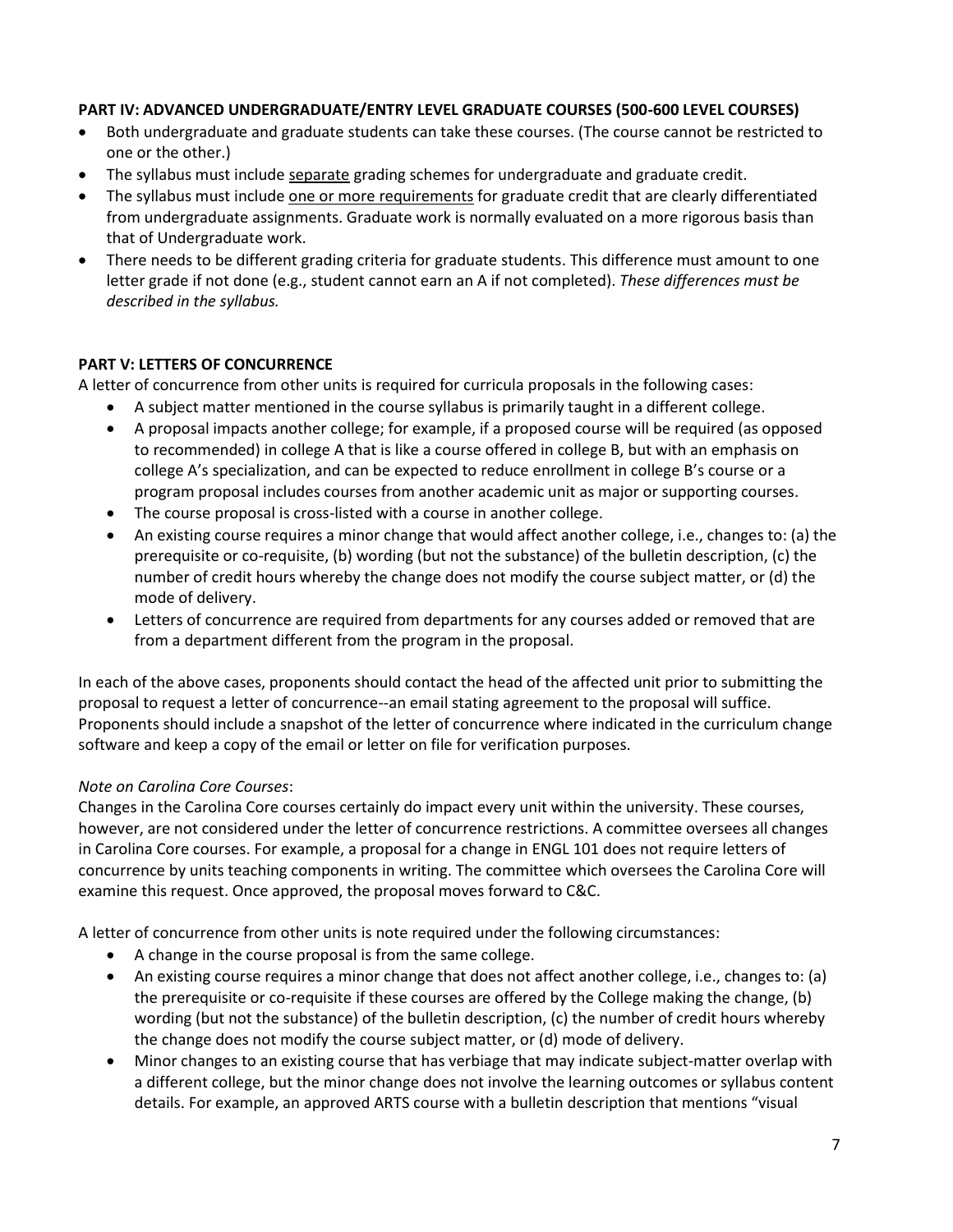communication" would not require a new letter of concurrence from any other unit if the proposed change involved: (a) reduction in credit hours, (b) an unrelated minor change in the bulletin description, (c) a change in prerequisites if those pre-requisites are offered by the College making the change, or (d) change of delivery method.

*Notes on process of evaluating course proposals:*

- The committee chair organizes proposals for committee review. If at this stage the chair notes that a letter of concurrence is required but not in the proposal, the chair will request that the proponent supply a letter of concurrence.
- Sometimes a committee does not identify a conflict between units. When the agenda is distributed, any faculty member may contact the chair to identify a concern. If this occurs, the chair will contact the proponent and explain the situation. In almost all cases, the proposal is withdrawn pending unit discussions.
- The chair communicates with proponents whose proposals require minor changes. With the proponents' approval, the chair will make the changes in the proposal—as opposed to returning it and requiring resubmission through the process. This process has dramatically reduced the average time from proposal submission to consideration by the Faculty Senate.

# **PART VI: CHECKLIST WHEN PREPARING YOUR PROGRAM PROPOSAL**

# **Program Curriculum**

- Learning Outcomes are not approved through APPS. Use the [Academic Assessment Plan Composer](http://assessmentplan.ipr.sc.edu/) or contact [La Trice Ratcliff-Small](mailto:ratclifl@email.sc.edu) in OIRAA with questions regarding learning outcomes.
- Language in progression requirements should match the requirements of the program. (e.g., If the progression requirements mention "upper division," does the program clearly show or define the "upper division.")
- Letters of concurrence are required from departments for any courses added or removed that are from a department different from the program in the proposal.
- Prescribed courses to meet Carolina Core learning outcomes must be approved to meet the learning outcome which they fulfill. (e.g. MATH 111 prescribed as the course for the Carolina Core Analytical Reasoning and Problem Solving (ARP) component. MATH 111 is not an approved course to meet the ARP component and should not be included as a prescribed course in the proposal)
- Prerequisites for courses should be built into the program. (Except MATH 111/111i/112/115/116)
- Courses removed from a program may affect other required courses in the program if they are prerequisites and should be accounted for with additional course proposals to remove the prerequisite(s) from the required course in the program. (e.g., If Biological Sciences, BS were to remove BIOL 302 from the degree requirements, then a course proposal would be needed for BIOL 425, also a degree requirement, to remove BIOL 302 as a prerequisite. There are several courses in Biological Sciences, BS that require BIOL 302 as a prerequisite, so they would all need to remove 302 as a prerequisite if it were removed from the program.)
- Degree requirements must be arranged in the Program of Study format (see ACAF 2.00)
- Include any minimum grade requirements on each course or section for which the requirement is higher than a D.
- Requirements should be defined for students and programmable for the degree audit, even if they allow for student selection (i.e., FAMS 300+; any 300+ course in ACCT, ECON, FINA, IBUS, MGMT, MKTG, or MGST; or a list of course options; Examples of vague requirements: 3 hours of biological anthropology; 2 business courses; 6 hours of natural science)
- A [Carolina Core Integrative Course](https://sc.edu/about/offices_and_divisions/provost/academicpriorities/undergradstudies/carolinacore/courses/integrative-courses.php) must be required (not just an option) in the program.
- Concentrations are within the major and requirements must be clear.